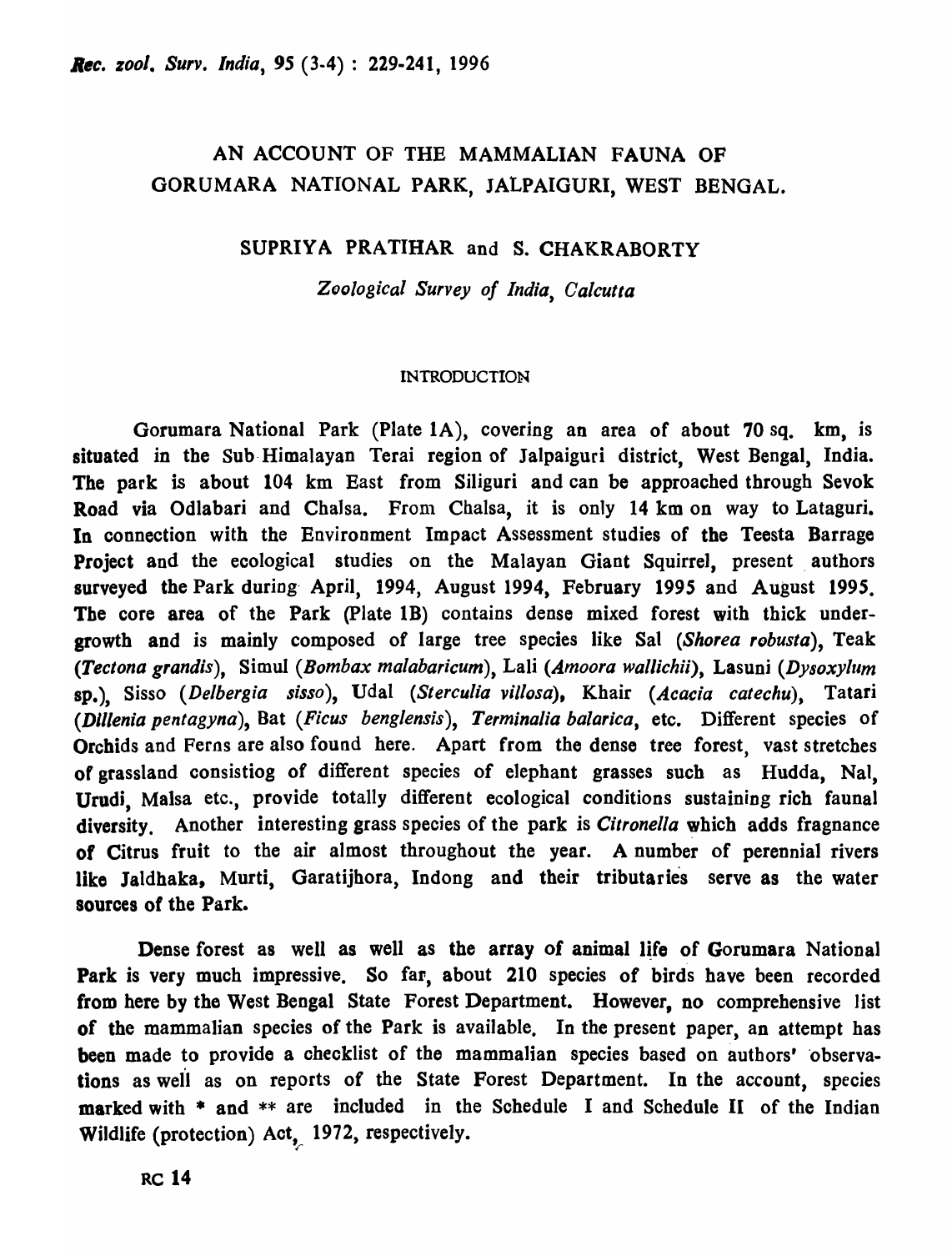SYSTEMATIC ACCOUNT Class: MAMMALIA Order: INSBCTIVORA Family : SOR1CIDAE

1. Suneus morinus (Linnaeus)

*Common names:* House Shrew (Eng.) ; Chucho (Beng.); Chhuchunder (Hin.).

*Remarks* Very common, particularly near the Forest Rest House and nearby localities.

## 2. Suneus etruscus Savi

*Oommon name:* Pygmy Shrew (Bng.).

*Remarks*: Not very common. Lives under litter in forest.

## Order: PRIMATES

## Family: CERCOPITHECIDAE

### 3. Macaca mulatta mulatta (Zimmermann) \*\*

*Common names*: Rhesus Macaque (Eng.); Markat, Bandar (Beng.); Bandar (Hin.).

*Remarks:* Most common in the Forest. At least six troops comprising 10 of to 40 animals were observed.

## 4. Presbytis entellus entellus (Dufresne) \*\*

*Common names* : Hanuman Langur (Eng.) ; Hanuman (Beng.) ; Langur (Hin.). Remarks ; Rare. Appears to be casual visitor of the Park.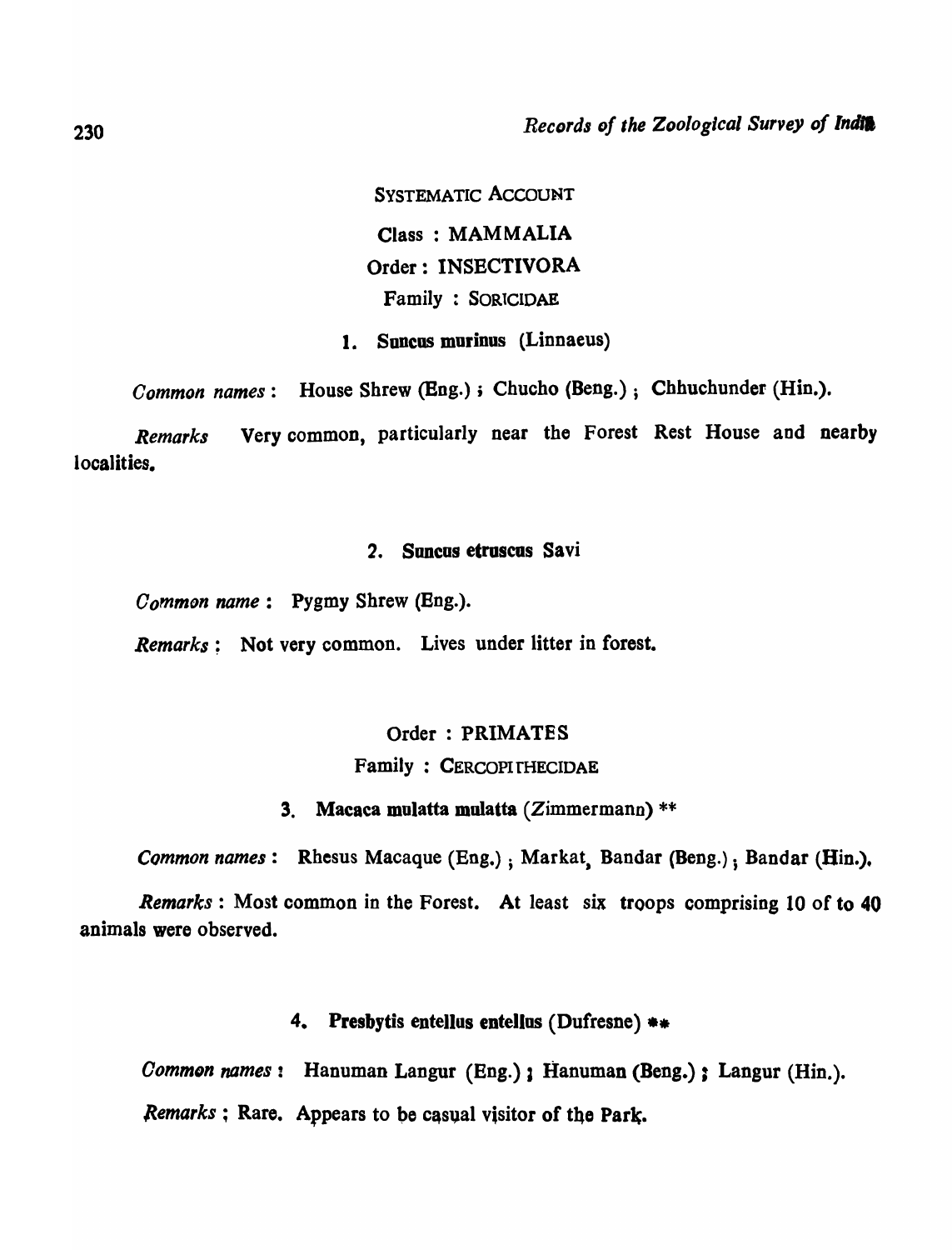# Order: CHIROPTERA Family : PTEROPODIDAE

## *s.* Roosettus leschenaulti lesehenaulti (Desmarest)

*Common names:* Indian Fulvous Fruit Bat (Eng.) ; Chalta Badur (Beng.).

*Remarks:* Rare.

## 6. Pteropus giganteus giganteus (Brünnich)

*Common names:* Indian Flying Fox (Eng.); Badur (Beng.).

*Remarks:* No roost was observed in the Park, but quite a large number of them Visit the fruiting trees in the night, almost throughout the year. Roosts containing more than 100 animals were noticed in bamboo thickets and Tamaind trees of the neighbouring villages and the tea gardens.

#### 7. Cynoperus sphinx sphinx  $(Val)$

*Common names:* Short-nosed Fruit Bat (Eng.) ; Kala Badur (Beng.).

*Remarks*: Most common. Regularly visits the fruiting trees near Forest Rest House Campus in large numbers.

Family: RHINOLOPHlDAE

## 8. Hipposideros lankadiva Kelaart

*Common name* : Sri Lankan Gigantic Leaf-nosed Bat (Eng.).

*Remarks* : No roost was observed. Few specimens used to visit the Varandah of the Forest Rest House at midnight during February, probably for resting a short while.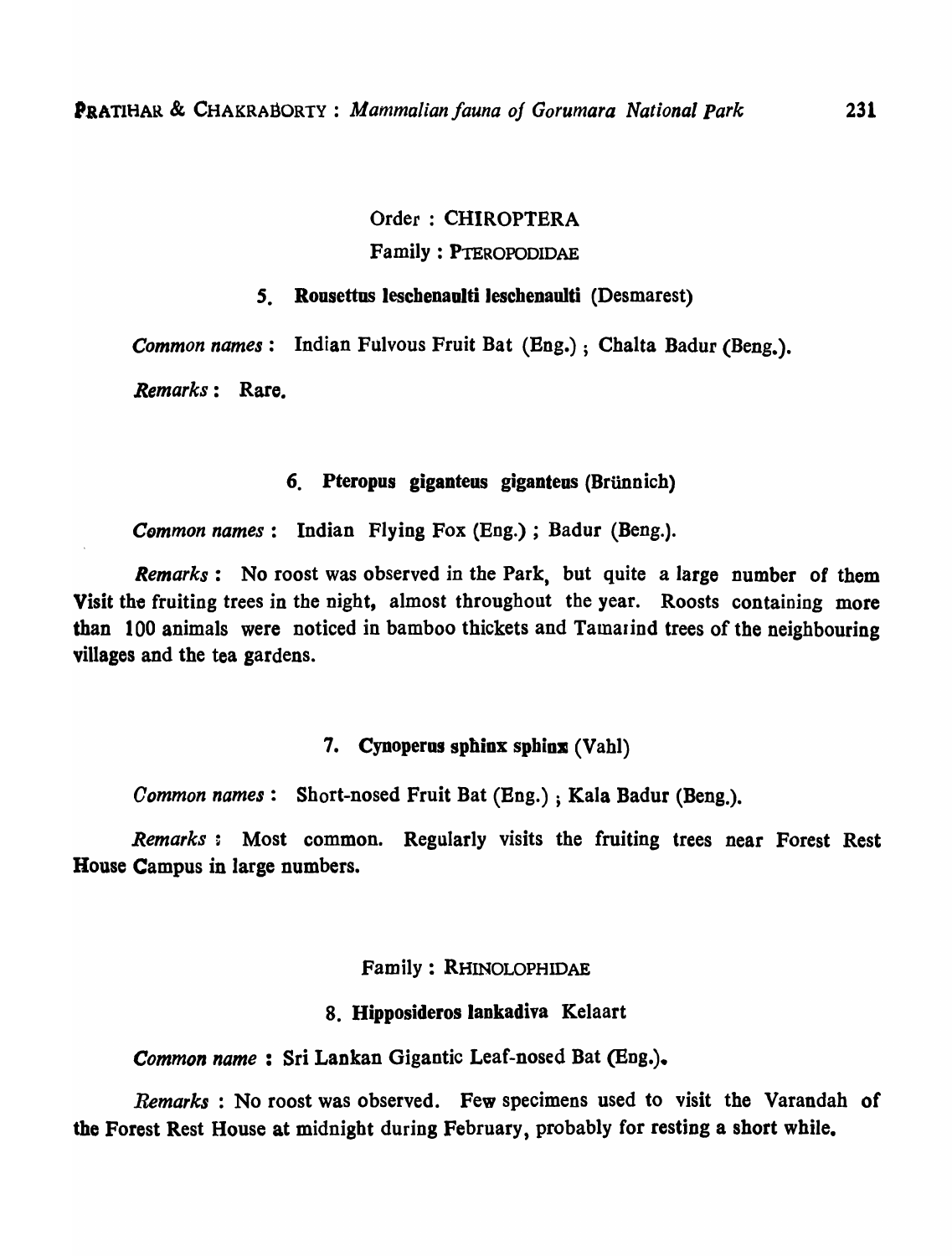## Family : VESPERTILIONIDAE 9. Pipistrellus mimus Wroughton

*Common names:* Indian Pygmy Pipistrelle (Eng.) ; Chamchika (Beng.).

*Remarks:* Very common, come out of the roosts during dusk and could be seen flying in the open areas of the forest, particularly over the rivers and swamps.

### 10. Scotophilus heathi heathi (Horsfield)

*Common name:* Greater yellow Bat (Eng.).

*Remarks*: Very common. Roosts of 10-20 animals observed in almost all the houses near the Park, as well as in the rest house campus. It comes out of the roost one by one just after the dusk and can easily be seen flying among the trees.

> Order : CARNIVORA Family : CANIDAE

## 11. Vulpes bengalensis (Shaw)  $**$

*Common names* ; Bengal Fox (Eng.) *i* Khek-siyal (Beng.) ; Lomri (Hin.).

*Remarks*: Fairly common and can easily be met within the forest roads after evening.

### Family : MUSTELIDAE

#### 12. Lutra perspicillata Geoffroy  $**$

*Common nanlea* : Smooth-coated Indian Otter (Eng.) ; Ud, Bhondar (Beng.) ; Udbilao (Hin.).

*Remarks* ; Moderately common. Two packs, one of 4, other of 6 animals were observed in the grassland near river banks during August, 1995.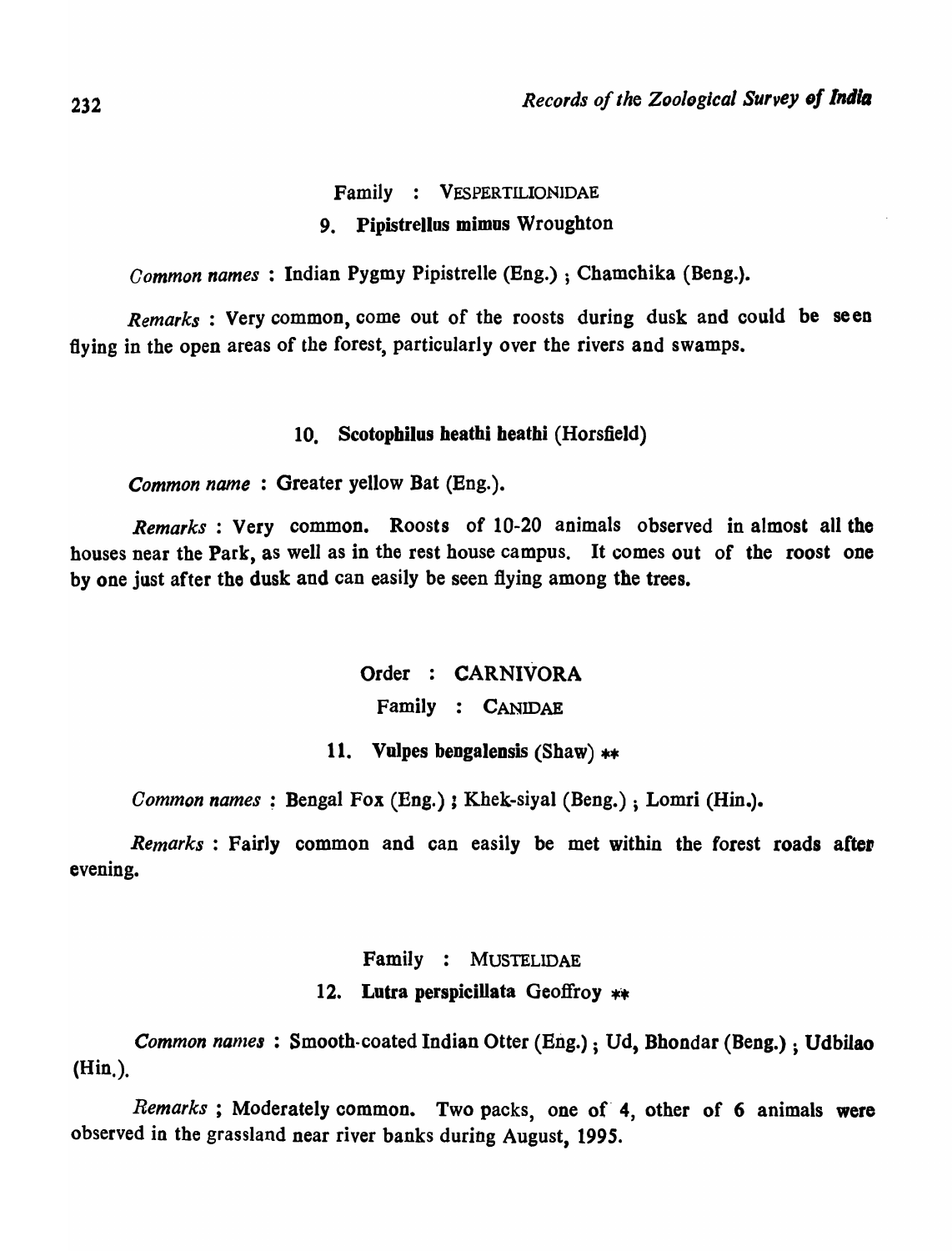#### Family : VIVERRIDAE

## 13. Viverricula indica indica (Desmarest)  $**$

*Common names:* Small Indian Civet (Eng.) ; Gandbagokul (Beng.) ; Khatus (Hin.).

*Remarks* : Common. Forage in the trees as well as in the ground. Observed both in the deep forest and also in the tea gardens of fringe areas. Scats matters revealed mostly vegetative substances.

#### 14. Paradoxurus hermaphroditus (Pallas)  $**$

*Common names:* Common Palm Civet, Toddy Cat (Bng.) ; Baghda, Bham (Beng.) Khatus (Hin.).

*Remarks* : Could not be observed in the proper core area. However, they are fairly common in the fringe areas adjacent to localities, causing considerable damage to the poultry. They have also been reported to enter in the store and kitchen rooms.

#### 15. **Herpestes auropunctatus (Hodgson)**

*Common names*: Small Indian Mongoose (Eng.); Beji, Neul (Beng.); Neula (Hin.).

*Remarks* : Diurnal and frequntly met in the scruby fringe areas of the forest.

#### 16. Herpestes edwardsi nyula (Hodgson)

*Common names:* Indian grey Mongoose (Eng.); Beji, Neul (Beng.); Neula (Hin.).

*Remarks:* Diurnal, live in family packs, making burrows along the bush-covered ditch or nullah.

## Family : FELIDAE

### 17. Felis chaus Güldenstaedt \*\*

*Common names:* Jungle Cat (Eng.) ; Ban Beral (Beng.) I Jangli billi (Hin.).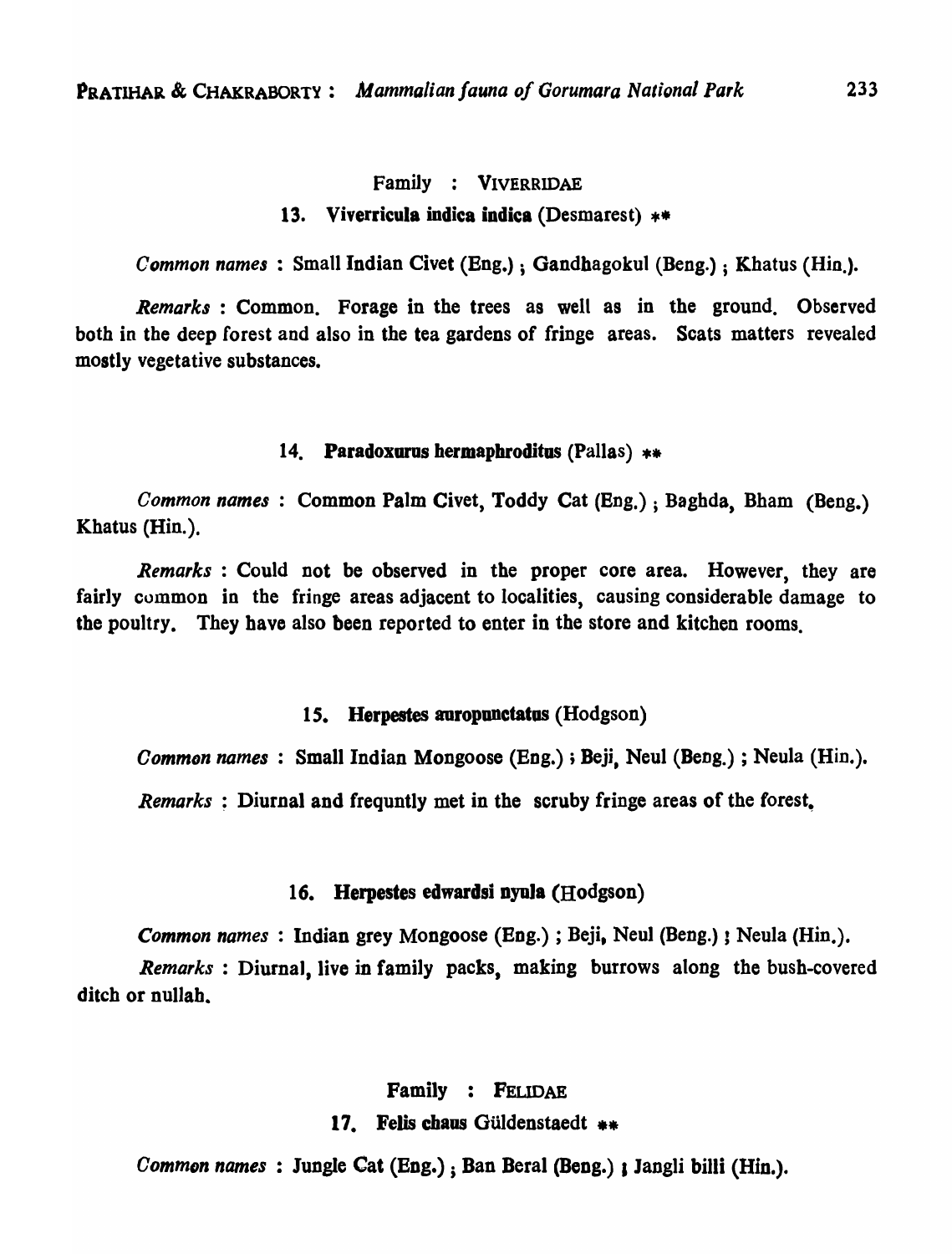*Remarks*: Not observed in the Park proper, but have been reported as common in the villages of the fringe areas causing damage to the poultry.

## 18. Felis bengalensis Kerr \*

*Oommon names:* Leopard Cat (Eng.) ; Ban Biral (Beng.) ; Chita billi (Hin.).

*Remarks* : Rare, observed only once near a nullah.

## 19. Papthera pardus (Linnaeus)  $*$

*Commons names* : Common Indian Leopard (Eng.); Chitabagh (Beng.); Tenduwa (Hin.).

*Remarks* : No specimen, but pugmarks were observed along the river banks. As many as 15-16 leopards have been reported by the Forest Department staff in the Park.

## 20. Panthera tigris Linnaeus  $*$

*Common names* : Tiger (Eng.) ; Bagh (Beng., Hin.).

*Remarks:* A couple of tiger have been reported, but during our visits neither the specimen nor the pugmarks could be observed.

> Order : PHOLIDOTA Family : MANIDAE

## 21. Manis crassicaudata Gray  $*$

*Common names:* Pangolin (Eng.) ; Bajra kit, Bon rui (Beng.) ; Bajra kapta, Silu, Sala (Hin.).

*Remarks*: According to Forest department and local people's reports Pangolin occurs in the forest. However, we could not observe any specimen and it appears to be very rare. A young of Indian Pangolin has been released in the Park by tbo Forest Department.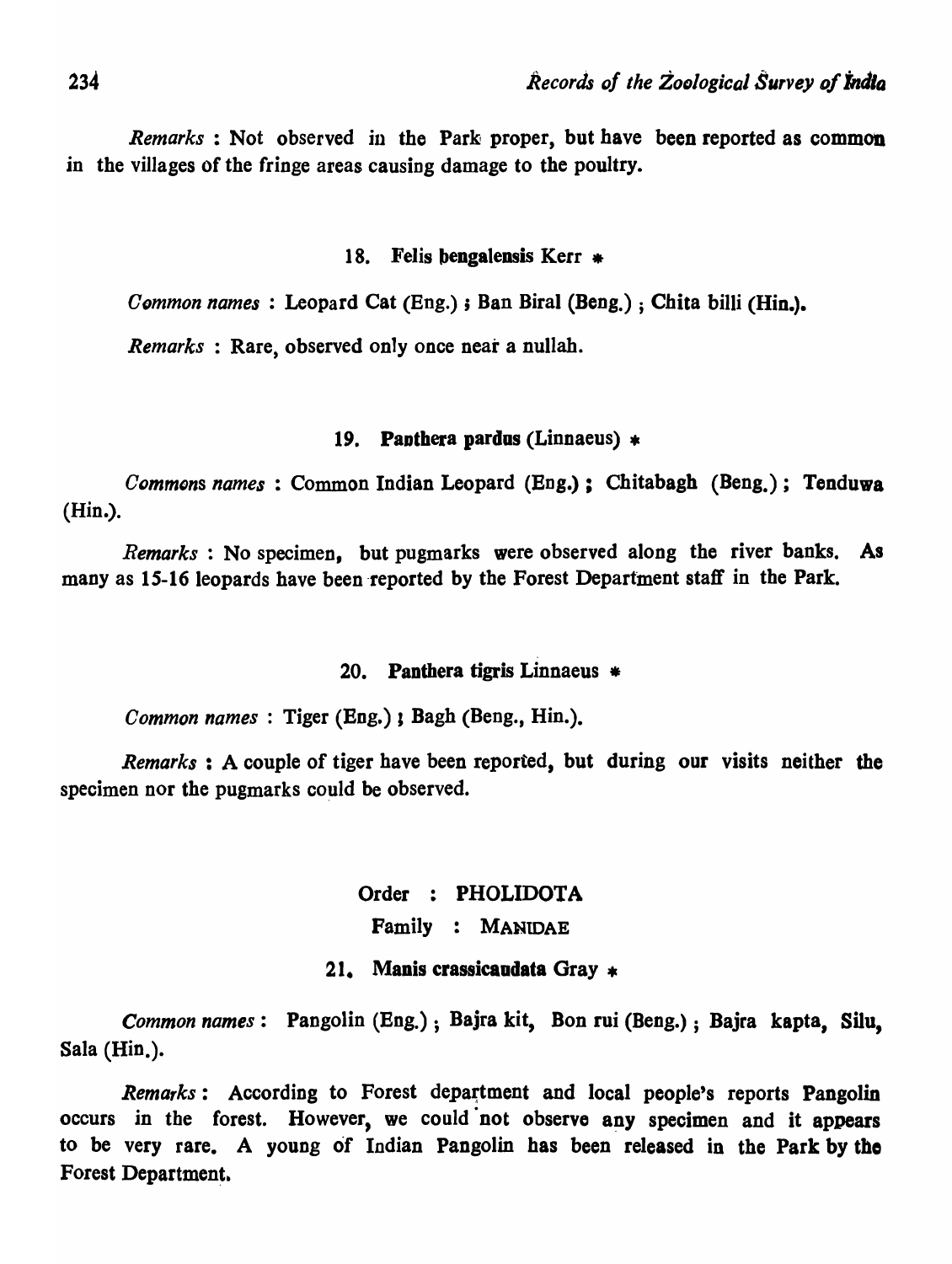## Order: PROBOSCIDEA' Family : ELEPHANTIDAE

### 22. Elephas maximus Linnaeus  $*$

*Common names*: Indian Elephant (Eng.); Hasti, Hathi (Beng.); Hanthi (Hin.).

*Remarks:* Area serves as permanent abode for a herd of about 20 elephants and a solitary bull tusker. Moreover, the Park is used as corridor for many more elephants during migration. During February, a wild bull regularly chased the tame elephant in the campus of Forest Rest House.

## Order: PERISSODACTYLA

## Family: RHINOCEROTIOAE

## 23. Rhinoceros unicomis Linnaeus \*

*Common names;* Great Indian One horned Rhinoceros (Eng.); Gandar (Beng.); Gainda (Hin.).

*Remarks:* Apart from Jaldapara, Gorumara· is the only other area in West Bengal where One-horned Rhinoceros is still surviving. In Gorumara, number of Rhino is estimated as 16 including a new born one. This unique animal can easily be observed in the morning and dusk from the observation spot, during their visit to salt pit. Recently one Rhino from Kaziranga National Park of Assam has been translocated here for genetic improvement of the Stock (Plate IB). Straying of individual Rhino from the Park is also often reported.

# Order : ARTIODACTYLA Family : SUIDAE 24. Sus scrofa cristatus Wagner

*Common names*: Indian Wild Boar (Eng.): Buno suor (Beng.) ; Suar (Hin.).

*Remarks:* Fairly common. Observed in the grass jungle as well as in tree forest. Living in herds of variable size.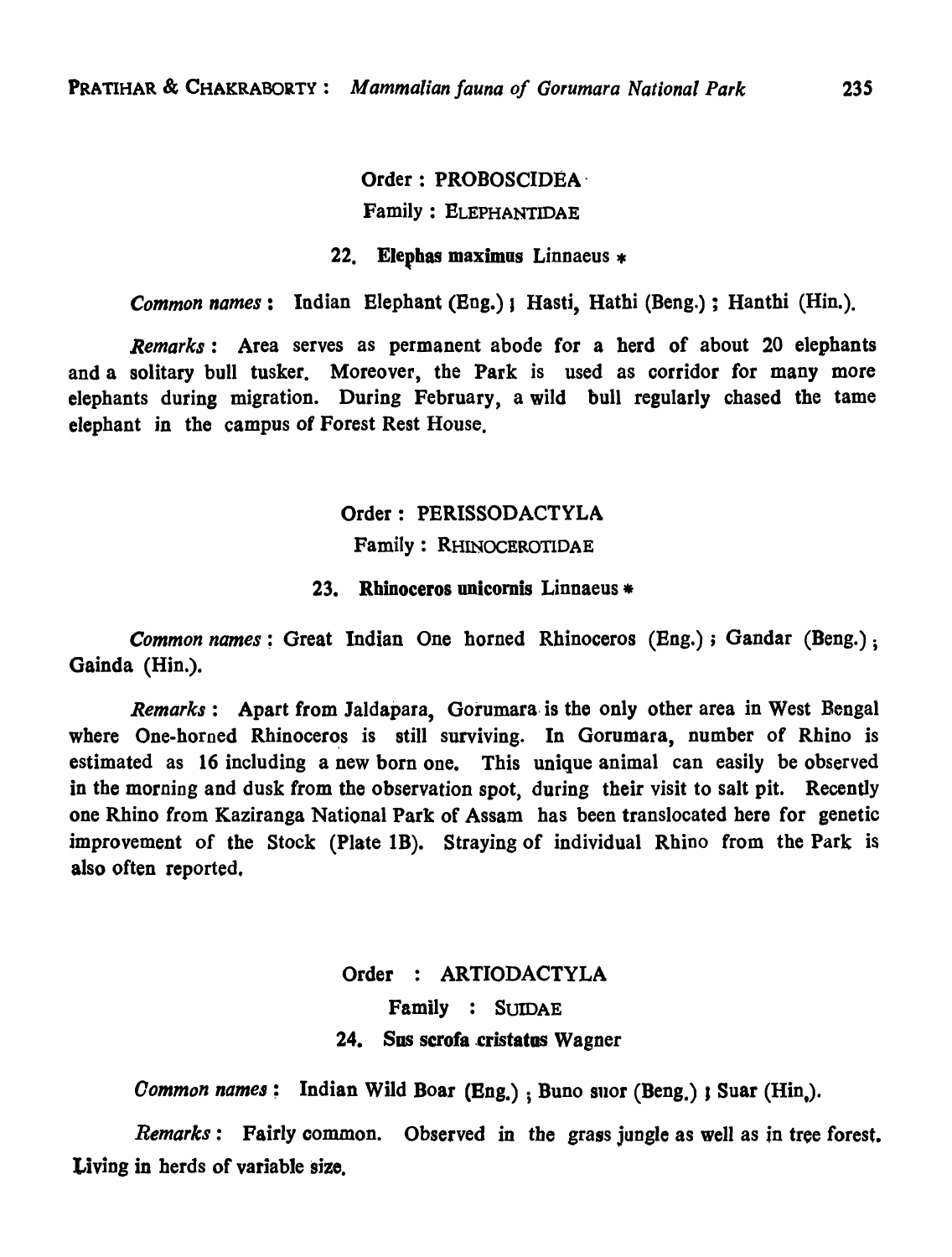

A. Gateway of Gorumara National Park.



B. Introduced specimen of *Rhinoceros unicornis*.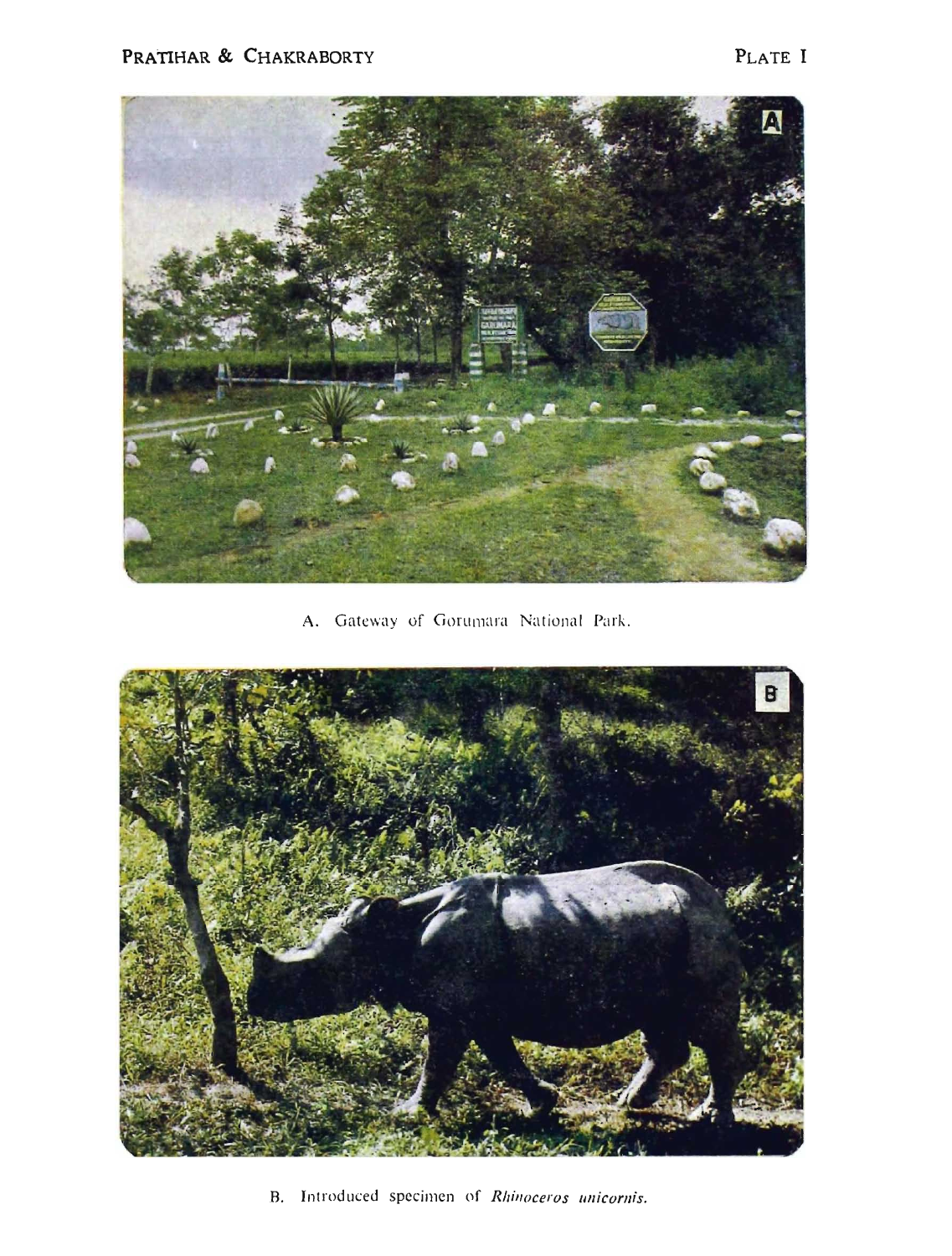

A specimen of *Bos gaurus* in the grassland. A.



B. Ratufa bicolor gigantea in the Gorumara National Park.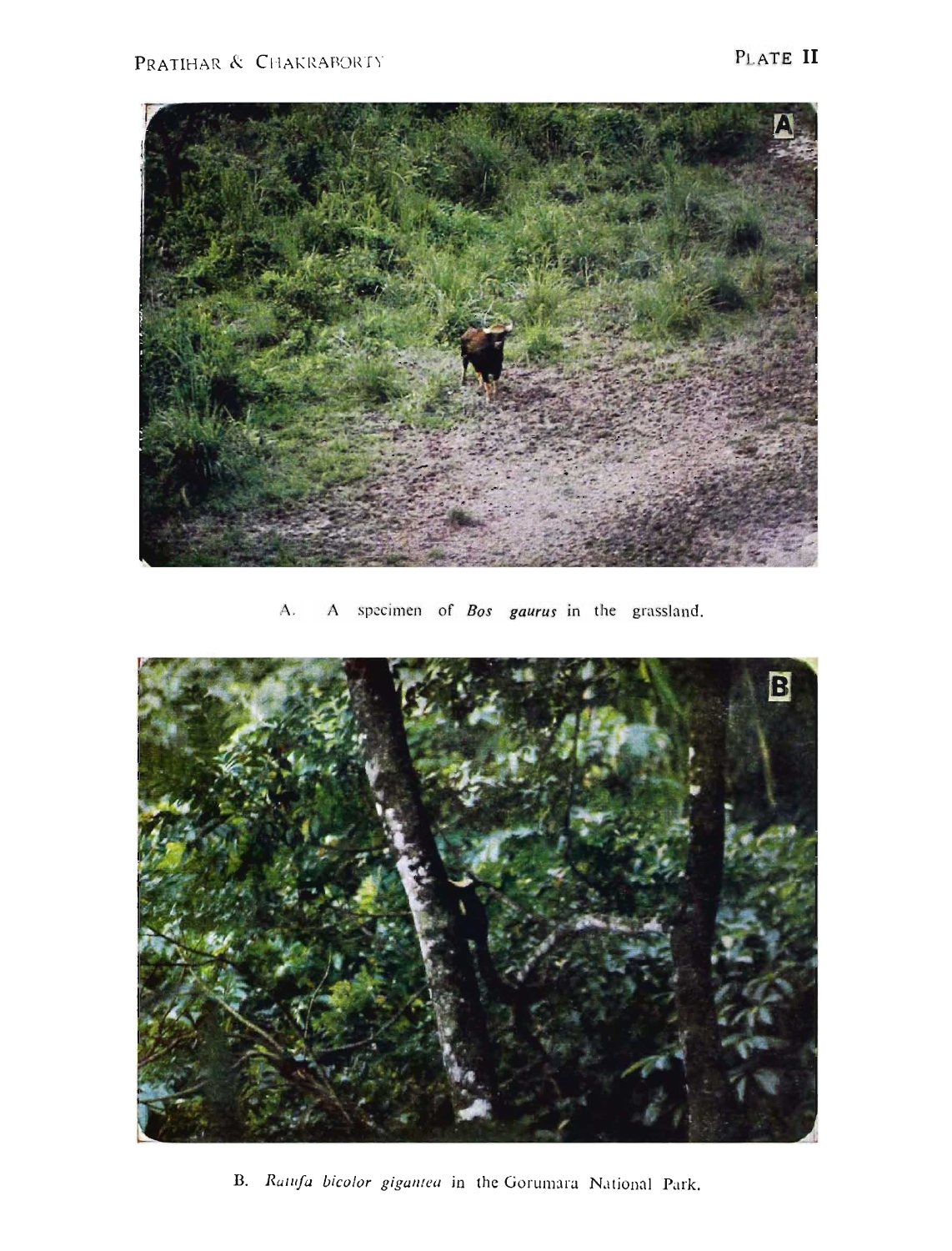### *2S.* Sus salyanius (Hodgson) \*

*Common name:* Pygmy Hog (Eng.).

*Remarks:* One of the most endangered species of Indian Mammals. Jt has been reported from Gorumara by the Forest Department. However, we could not get any evidence of its occurrence in the Park.

## Family : CERVlDAE 26. Cervus unicolor Kerr

*Comman names:* Sambar (Eng., Beng., Hin.);

*Remarks:* Rare. Observed only on two occasions in the grassland. On both the occasions the animal was seen foraging.

#### 27. Axis poreinus Zimmermann

*Common names*: Hog deer (Eng.); Para (Beng.).

*Remarks*: Rare, none could be seen during the visits.

#### 28. Muntiacus muntjak vaginalis (Boddaert)

*Common names:* Indian Muntjak, Barking deer (Bng.); Kakhar, Kukoo (Beng., Hin.).

*Remarks:* Rare. Only one animal could be noticed durins August, 95.

### Family : BOVIDAE

## 29. Bos gaurus Smith  $*$

*Common names*: Indian Bison (Eng.); Gaur (Beng.); Gaur, Janglee Gai (Hin.).

*Remarks*: Fairly common, Herds of 10-20 animals, including calves, can regularly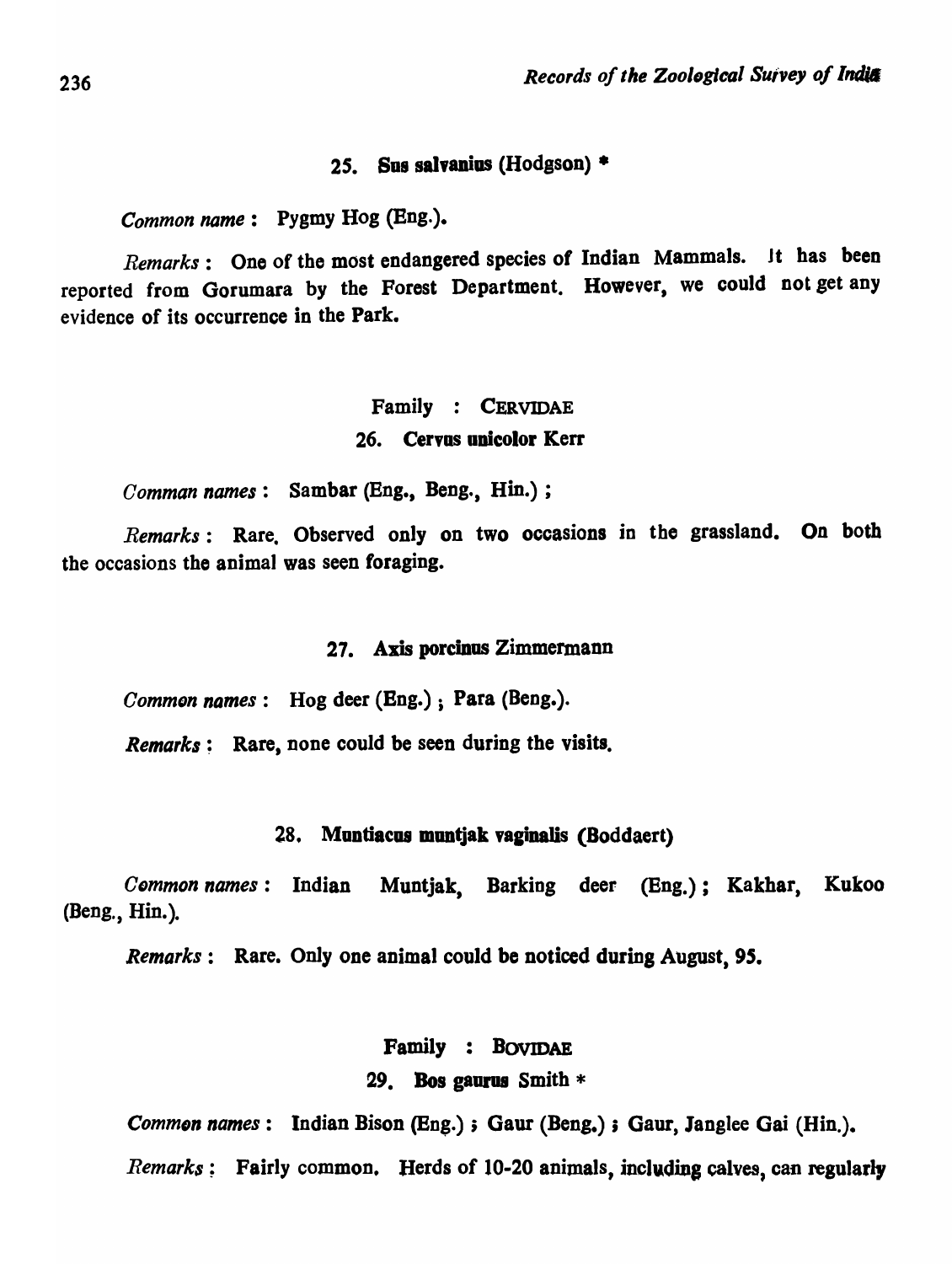be seen during elephant ride in the tree forest as well as grassland. Gaur also frequently visits the salt pit (Plate 2A).

# Order : LAGOMORPHA Family : LEPORIDAE

## 30. Lepus nigricollis Cuvier

*Common names*: Rufous-tailed Hare (Eng.); Khargosh (Beng., Hin.).

*Remarks.:* Most common in the grassland. It appears that there is some hunting pressure on this species in areas adjacent to the Park.

> Order .: RODENTIA Family : SCIURIDAE 31. Petaurista sp.  $**$

*Common name*: Flying Squirrel (Eng.).

*Remarks*: Flying Squirrels are fairly common in the tree forest and could easily be marked during their gliding at night. Their characteristic calls can also be heard in the jungle at night.

From the observed size difference during gliding, it appears that at least two species of flying squirrels occur in the Gorumara.

## 32. Tamiops maeclellandi (Horsfield)

*Common name*: Himalayan Striped Squirrel (Eng.).

*Remarks:* Only a pair was observed in a Sisso tree at about 9-00 A. M. in February. So far, within West Bengal, this species is known to occur in Darjeeling district. Further survey may reveal a well-established population of this species in the Park.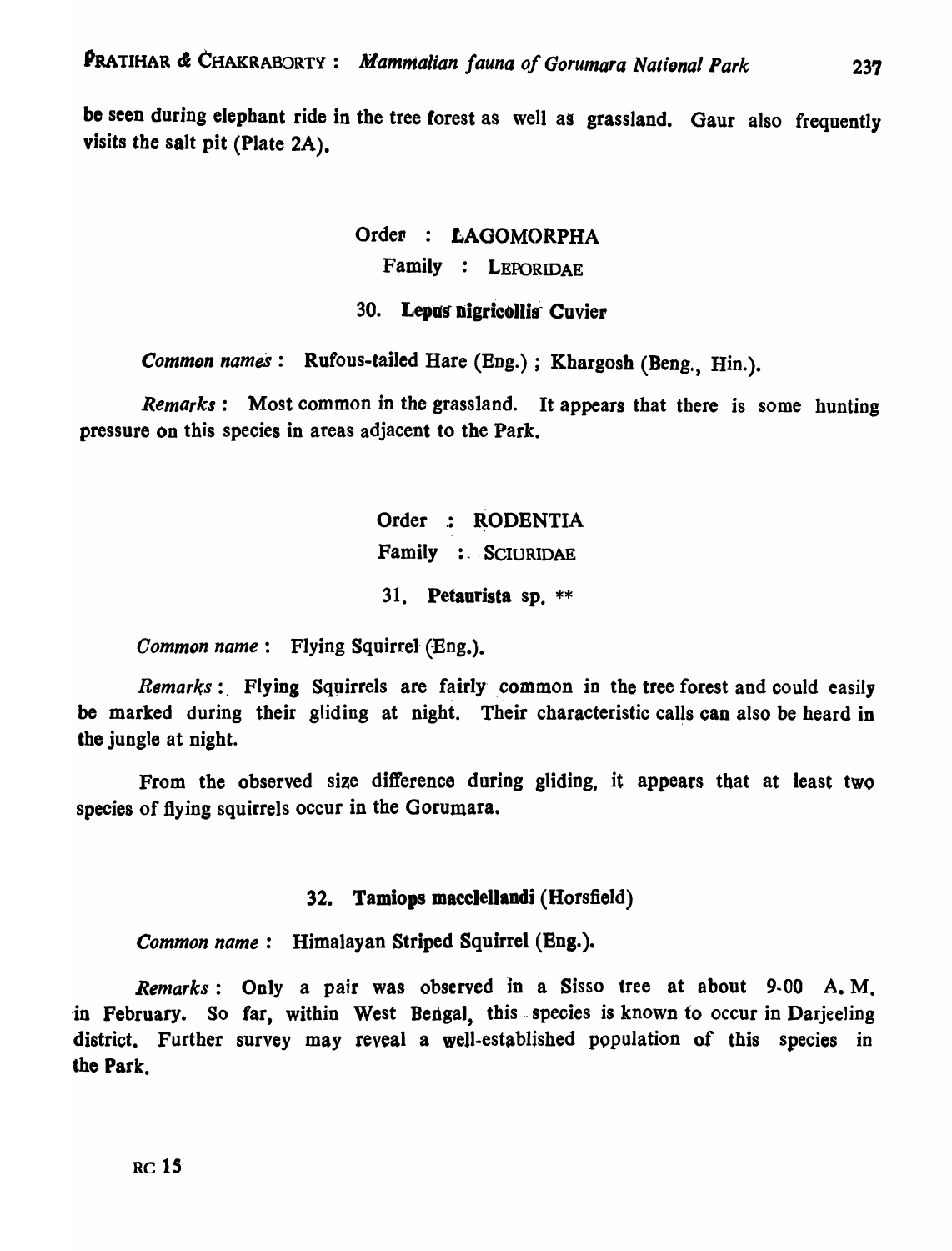## 33. Callosciurus pygerythras lokroides (Hodgson)

*Common name:* Hoary-bellied Himalayan Squirrel (Eng.).

*Remark*: Common. Feeds mainly on the lower branches of the trees. Occasionally comes to the ground for passing to the other trees.

## 34. Ratufa bicolor gigantea  $(M^{\prime}C$ lelland)\*\*

*Common names*: Malayan Giant Squirrel (Eng.); Baro Katbirali (Beng.)

*Remarks:* A good population of Malayan Giant Squirrel was observed in the core area. However, this squirrel frequently visits the trees at the fringe of open areas for feeding during morning and afternoon hours (Plate 2B). It can easily be marked in the trees due to loud distinctive calls and droppings of fruits, twigs, etc. It feeds mainly on the wide variety of wild seeds, fruits, flowers and leaves. Considerable amount of debarking is also mude by these squirrels probably in search of insects. Nests were observed in the high, tender branches of the trees. It was not observed on the ground.

### 35. Funambulus pennanti Wroughton

*Oommon names:* Northern Palm Squirrel, Five striped Squirrel (Eng.); Kat biraJi (Beng.) ; Gilheri (Hin.).

*Remarks*: Not observed in the Gorumara Proper, but in the nearby villages this squirrel is fairly common,

## Family : HYSTRICIDAE

## 36. Hystrix hodgsoni (Gray)

*Common names:* Crestless Himalayan porcupine (Eng.) ; Sajaru (Beng.) ; Sahi (Hin.).

*Remarks:* No specimen or burrow was observed, however, quills indicating its occurrence were found.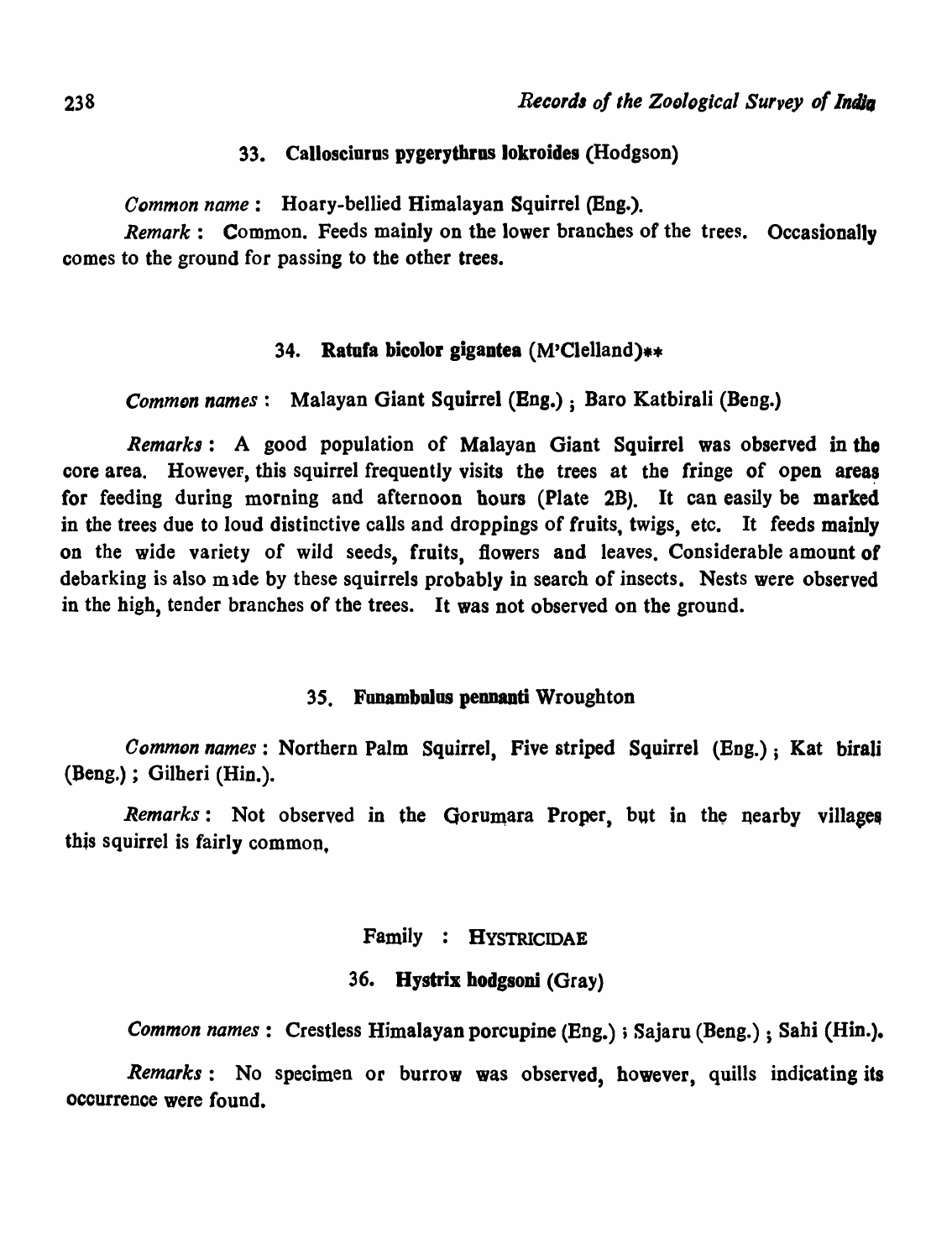### Family : MURIDAE

## 37. Vandeleuria oleracea dumeticola (Hodgson)

*Common name:* Indian Long-tailed Tree mouse (Eng.).

*Remarks:* Common. Confined mainly on the branches of small trees or in the bush. Small cup-shaped nests of dry leaves and twigs were found in the dense bush.

#### 38. Rattus raitus (Linnaeus)

*Common names:* House Rat (Eng.); Indur (Beng.).

*Remarks:* Common in the forest as well as adjacent localities. Observed in the forest floor and also in the trees.

#### 39. Mus musculus Linnaeus

*Common names:* House Mouse (Bng.) ; Nengti Indur (Beng.).

*Remarks:* Common in and around Forest Rest House but not in the deep forest.

#### 40. MUI boodoga booduga (Oray)

*Common names*: Little Indian Field Mouse (Eng.); Nengti Indur (Beng.).

*Remarks:* Plenty, particularly in the relatively high grass land areas.

#### 41. Golunda ellioti ellioti Gray

*Common name*: Indian Bush Rat (Eng.).

*Remarks:* A diurnal species of rat. Not very common, observed only on one occasion within the bush in a dry nullah.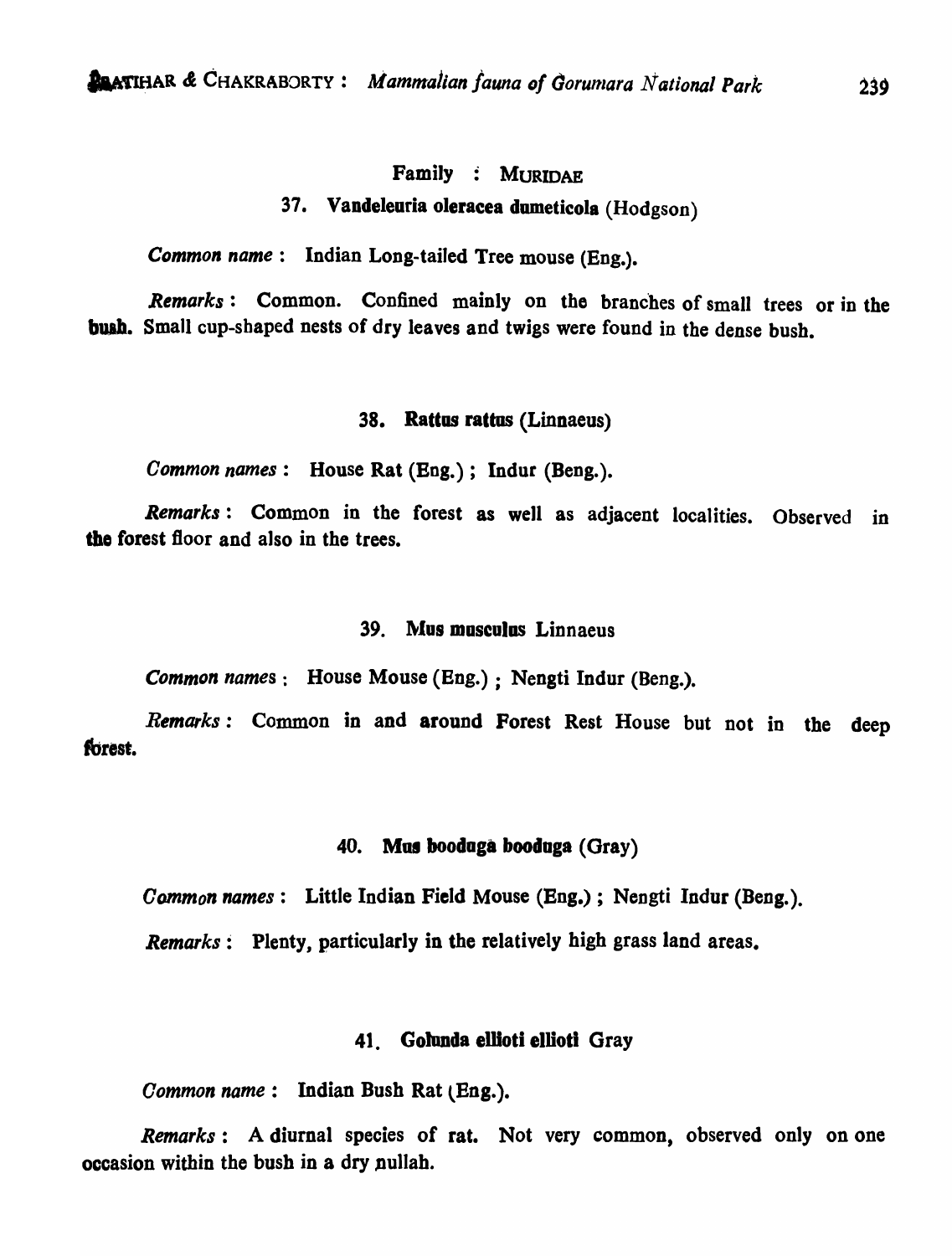## 42. Bandicota bengalensis bengalensis (Gray)

*Common names:* Lesser Bandicoot Rat (Eng.); Metho Indur (Beng.).

*Remarks:* Though most abundant and serious pest of crops in the entire Jalpaiguri District, but not very common in the Gorumara. During three visits only five live burrows could be noticed in the relatively open grassland.

## 43. Bandicota indica nemorivaga (Hodgson)

*Common names:* Large bandicoot Rat (Eng.); Dhere Indur (Beng.) ; Ghous (Hin.).

*Remarks:* Fairly common in the grassland particularly in the slopes of swamps and streams. Live burrows can be identified by the presence of fresh molluscan sbeJls at the burrow mouth.

#### **DISCUSSION**

In this account, 43 species belonging to 37 genera, 20 families and 9 orders have been reported. Out of these 43 species, 8 are included in Schedule I, and 9 in Schedule II of the Indian Wildlife (Protection) Act, 1972 and 8 species are considered as highly threatened (Z. S. I. 1994).

From our observation and according to the Forest Department, it appears that poaching and grazing, the two major problems of most of the protected areas are practically absent in the Gorumara Park. Moreover, existence of a well established population of the Malayan Giant<sup>i</sup> Squirrel indicates the favourable ecological conditions. along with the quality of forest in positive respect. More species of mammalian fauna of the Park, particularly small/medium sized nocturnal species, may be added if probing is done by trapping and netting methods. As the area of the Park is comparatively small. studies on the carrying capacity and estimate of different populations may help further for the proper management of wildlife.